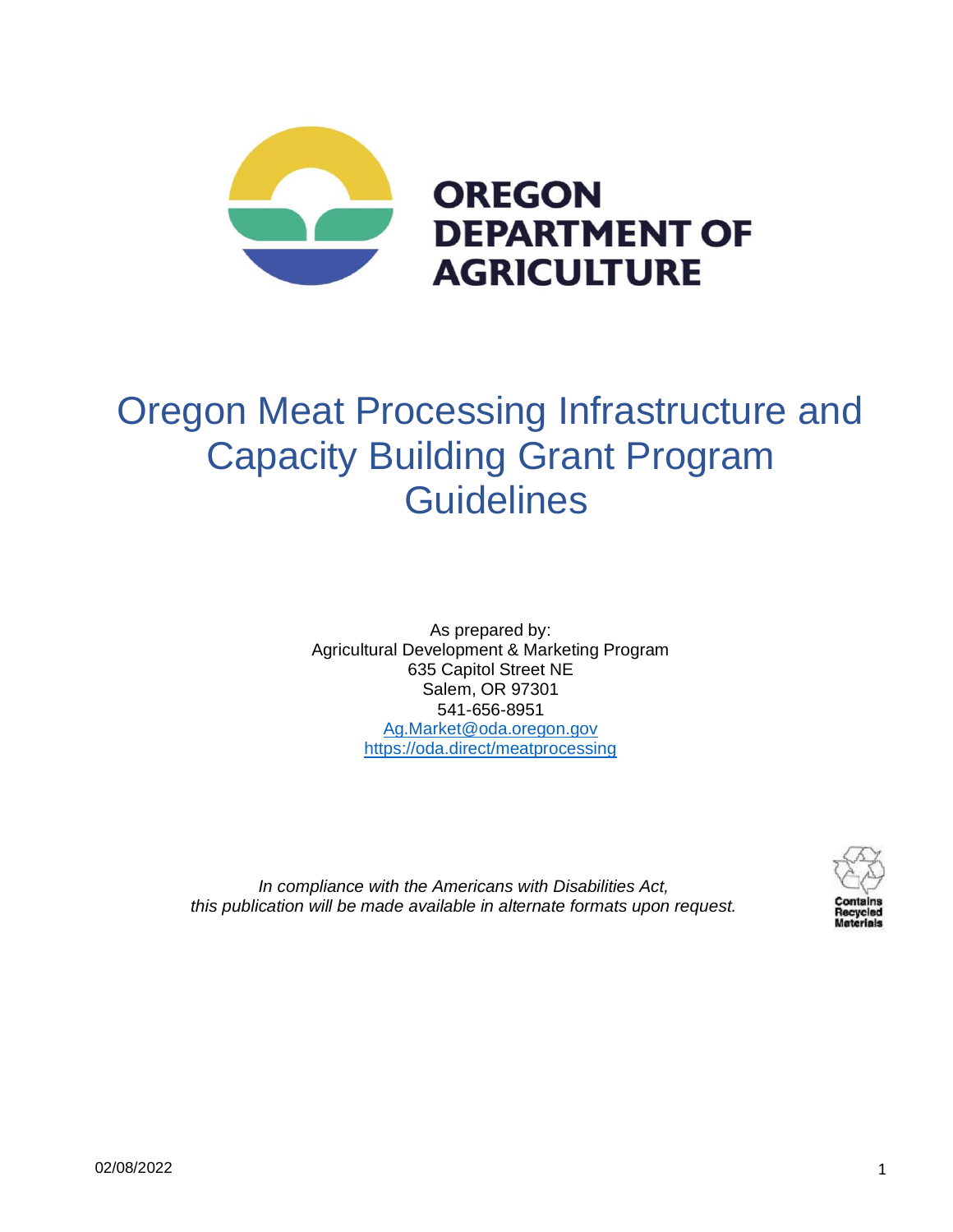# **Table of Contents**

| $\mathbf 1$ . |  |
|---------------|--|
| 2.            |  |
| *             |  |
| 3.            |  |
|               |  |
| 4.            |  |
| 5.            |  |
| 6.            |  |
| 7.            |  |
| 8.            |  |
| 9.            |  |
|               |  |
|               |  |
|               |  |
|               |  |
|               |  |
|               |  |
|               |  |
|               |  |
|               |  |
|               |  |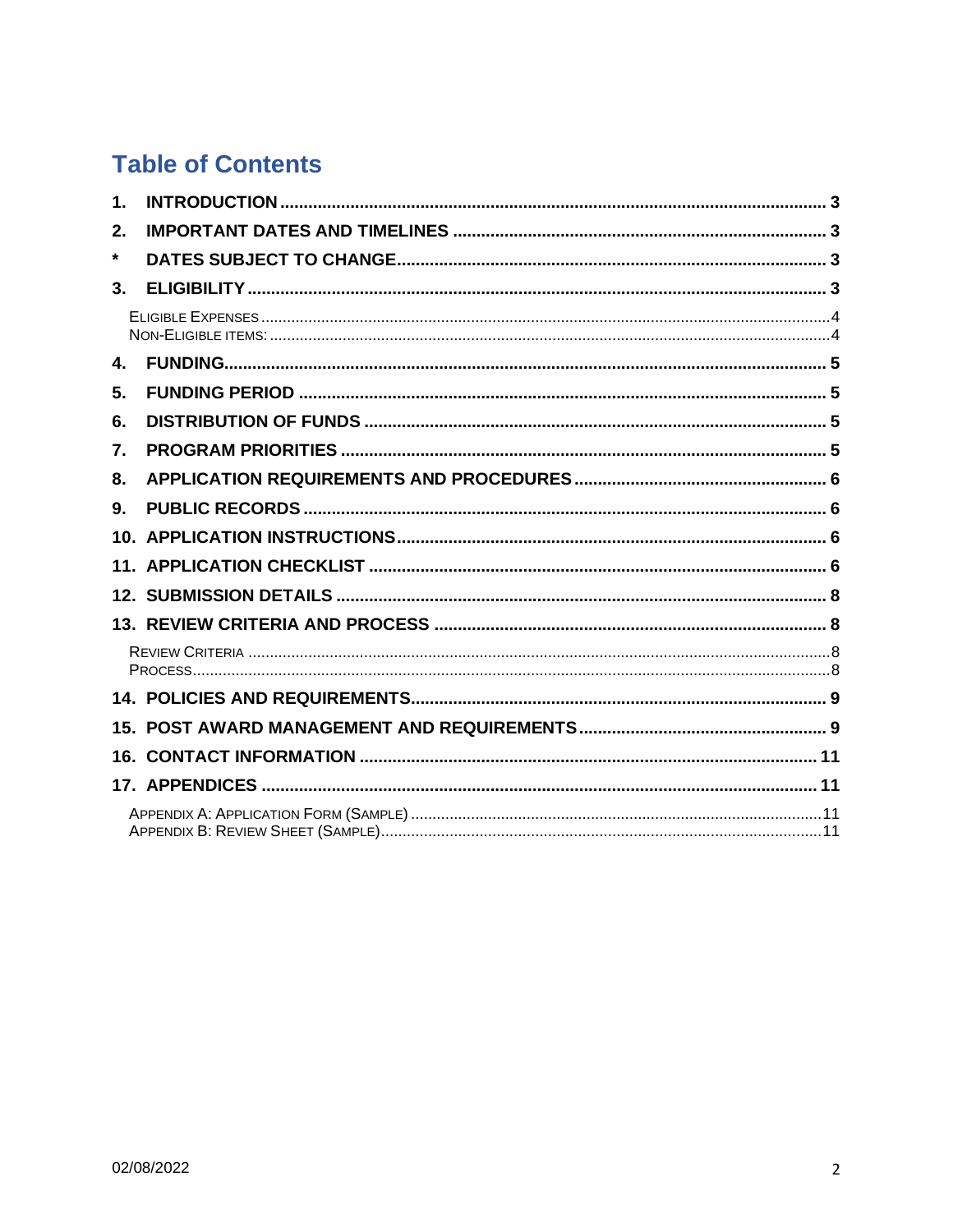# <span id="page-2-0"></span>**1. Introduction**

The Oregon Department of Agriculture (ODA) is pleased to announce a competitive solicitation to award funds under the Oregon Meat Processing Infrastructure and Capacity Building Grant Program to increase the capacity or efficiency of Oregon meat processing.

# <span id="page-2-1"></span>**2. Important Dates and Timelines**

| <b>Event</b>                           | <b>Date</b>              |
|----------------------------------------|--------------------------|
| Open Request for Applications (RFA)    | February 9, 2022         |
| Webinar/Outreach                       | February 11, 2022        |
| Applications must be received by       | March 23, 2022, 12:00 pm |
| <b>Administrative Review</b>           | <b>March 2022</b>        |
| <b>Grant Review Committee</b>          | March 2022*              |
| Meet with Director for final selection | April 2022*              |
| Awards announced                       | April 2022*              |

<span id="page-2-3"></span><span id="page-2-2"></span>Dates subject to change

# **3. Eligibility**

### **Eligible Applicants**

Applicants must meet all the following requirements to be eligible for the Oregon Meat Processing Infrastructure and Capacity Building Grant Program:

(1) Must be an establishment, as that term is defined in ORS 619.010(8), located in Oregon or planning to become such an establishment within the grant period;

(2) Must be registered to do business in Oregon and in good standing with the Oregon Secretary of State, the Department, and the Oregon Department of Revenue, as applicable, or must fall under the jurisdiction of a tribal government; and

(3) Must be one or more of the following:

(a) Planning to expand processing capacity to include animals raised in Oregon and plan to operate under a program of state inspection;

(b) Planning to build a new establishment to process animals raised in Oregon and plan to operate under a program of state inspection; or

(c) Official federal establishment under continuous inspection by the U.S. Department of Agriculture's Food Safety and Inspection Service pursuant to the Federal Meat Inspection Act and plan to increase processing of meat from animals raised in Oregon.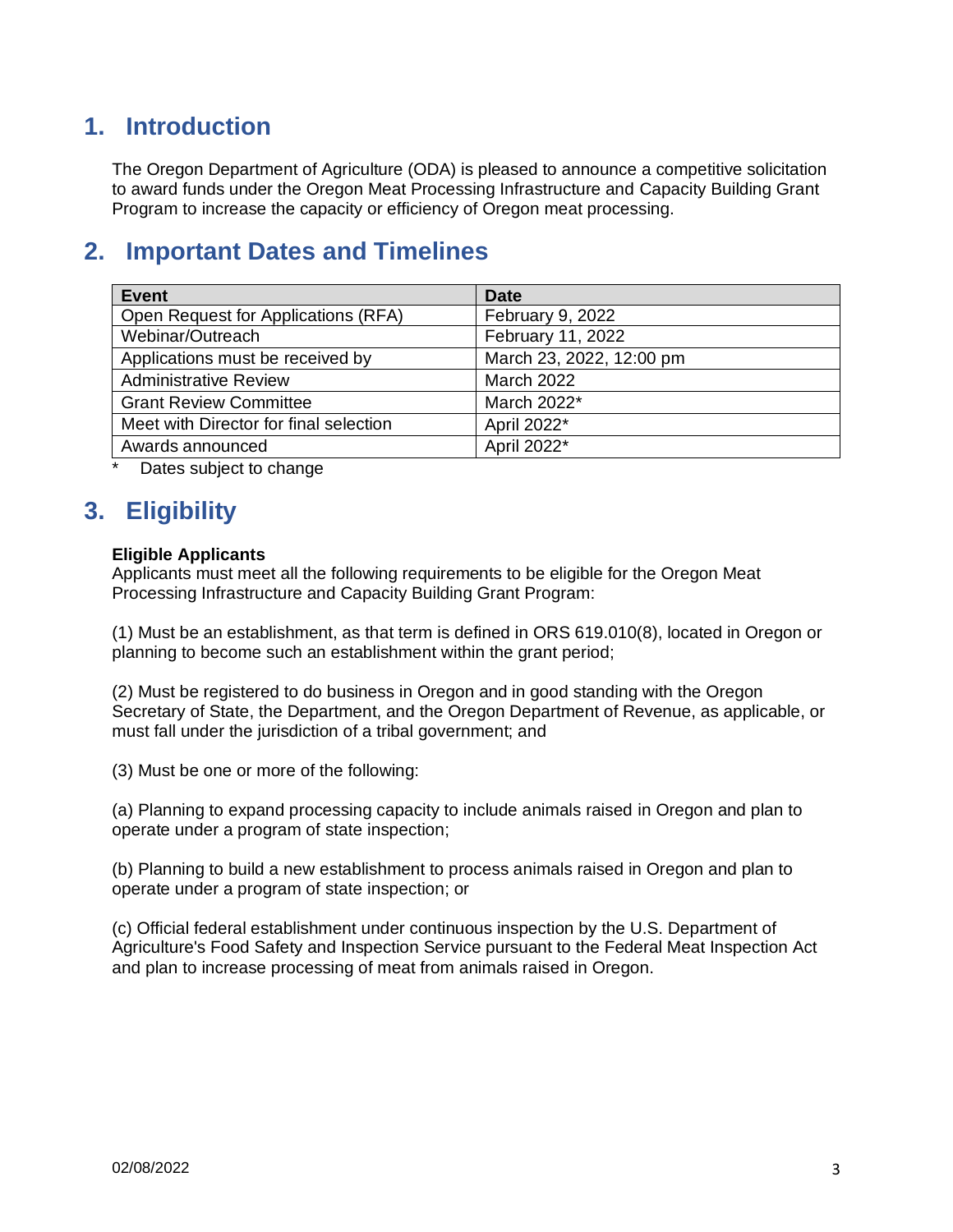### **Eligible Projects**

Projects must:

- Comply with OAR 603-008-0000 to 603-008-0060; and
- Focus on improving the infrastructure, equipment or processes directly related to meat processing capacity; and
- Aim to overcome barriers that are inhibiting the availability or expansion of meat processing in Oregon; and
- Be for processing of meat from amenable and/or exotic species, specifically: cattle, sheep, swine, goats, reindeer, elk, deer, antelope, water buffalo, bison, buffalo, yak or camelids.

### <span id="page-3-0"></span>**Eligible Expenses**

Eligible expenses can be categorized as Technical Assistance, Capital Improvements, Machinery & Equipment, and Other.

Technical Assistance may include:

- Studies, consulting, and engineering for the project
- Education and training necessary for the sustainability of the project

Capital Improvements may include:

- Buildings, facilities, and structures for meat processing
- Storage, cooling, and freezing systems/facilities
- On-site utility installation
- Live animal receiving and handling facilities
- On-site waste handling, treatment, composting, recycling, or reuse

Machinery & Equipment may include:

- Machinery and equipment for meat processing
- Hardware and software for meat processing, weighing/labeling, and tracking systems
- Procurement and installation of sanitation and safety equipment
- Monitoring, Inspection, and testing equipment

Other includes eligible items not covered in the above categories, such as:

- Temporary equipment and arrangements to maintain meat processing during project execution
- Permits, licenses and fees for the project regulatory or inspection compliance

### <span id="page-3-1"></span>**Non-Eligible items:**

Items not related to physically processing meat such as:

- Administrative services
- Advertising, public relations, web design or marketing materials
- Facility upgrades or services that are not related to the increase of meat processing capacity
- Wages not related to meat processing education and training
- Stand-alone projects that are not located where the meat processing occurs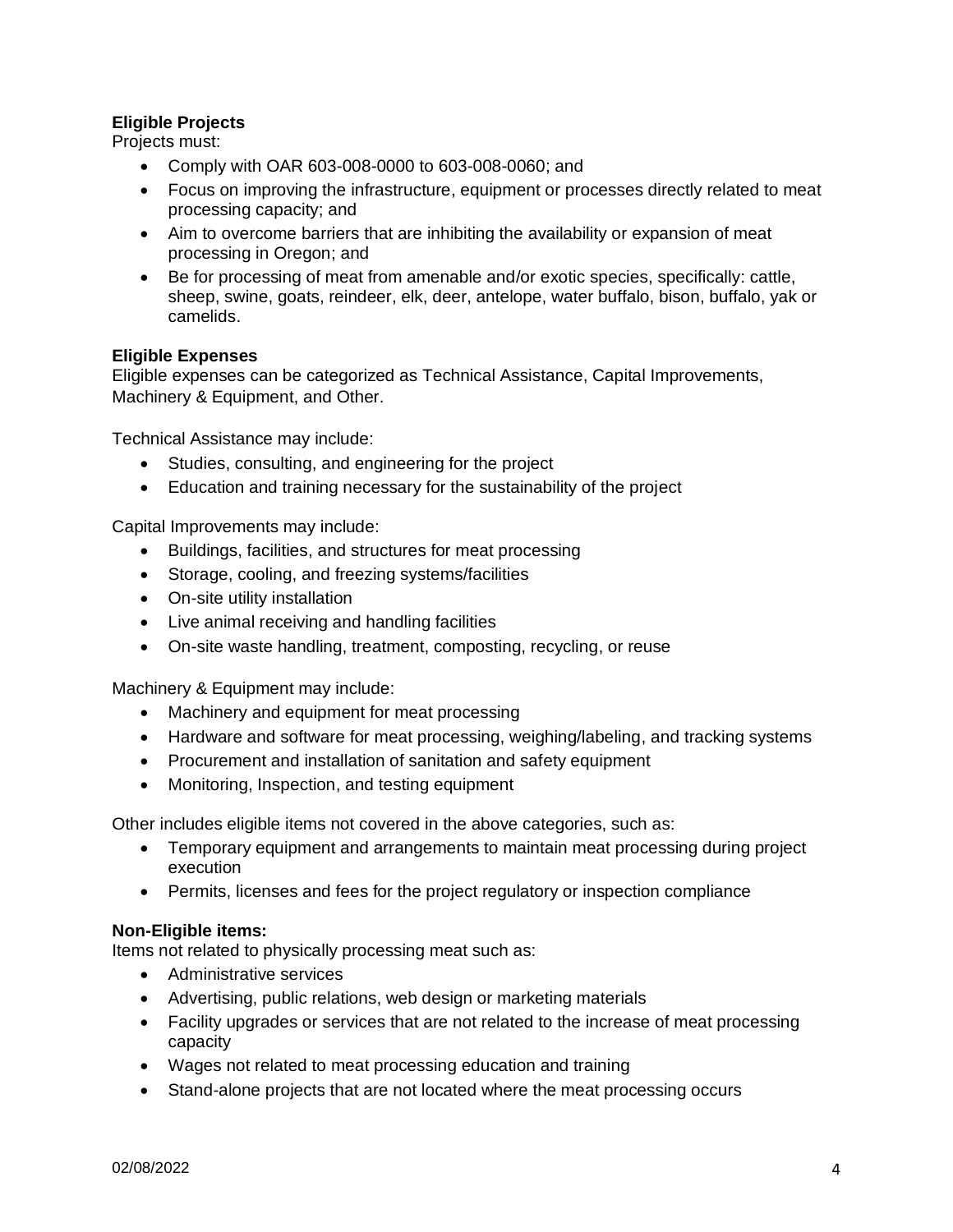- Consumables, ingredients, and items that are not reusable
- Fines, penalties, and other settlement expenses resulting from failure of applicant to comply with Federal, State, Local or Indian Tribal laws and regulations
- Indirect (overhead) costs
- Product research and development
- Purchasing of land
- ODA license fees

# <span id="page-4-0"></span>**4. Funding**

The Oregon Meat Processing Infrastructure and Capacity Building Grant Program provides \$2,000,000 in funding.

<span id="page-4-1"></span>Applicants may request no more than \$500,000.

# **5. Funding Period**

The Oregon Meat Processing Infrastructure and Capacity Building Grant Program begins when a fully executed grant agreement has been signed by all parties. All activities proposed under this grant must be completed, and all expenses incurred under the grant be expended, by June 30, 2023. Upon receipt and final approval of a final invoice and documentation, final reimbursement payments will be made not later than December 2023.

### <span id="page-4-2"></span>**6. Distribution of Funds**

Successful applicants will receive 75% of awarded funds upon execution of the grant agreement. Successful applicants may also be subject to providing documentation and information ODA deems necessary for award. Approval of documentation, financial expenditure report and compliance with Section 15 (Budget Change Approval) of these Guidelines will be required prior to awarding the 25% remaining funds.

### <span id="page-4-3"></span>**7. Program Priorities**

Priority will go to proposals that:

- Diversify processing options and reduce risks of processing bottlenecks
- Help to increase processing capacity for amenable and exotic species
- Increase the processing capacity for animals raised in Oregon
- Address slaughter and processing needs in rural areas of the State, such as by reducing transportation time and costs
- Plan to serve the processing needs for multiple producers
- Include matching funds
- Address gaps in cut and wrap meat processing services
- Demonstrate sustainability and business viability after the grant funds are spent.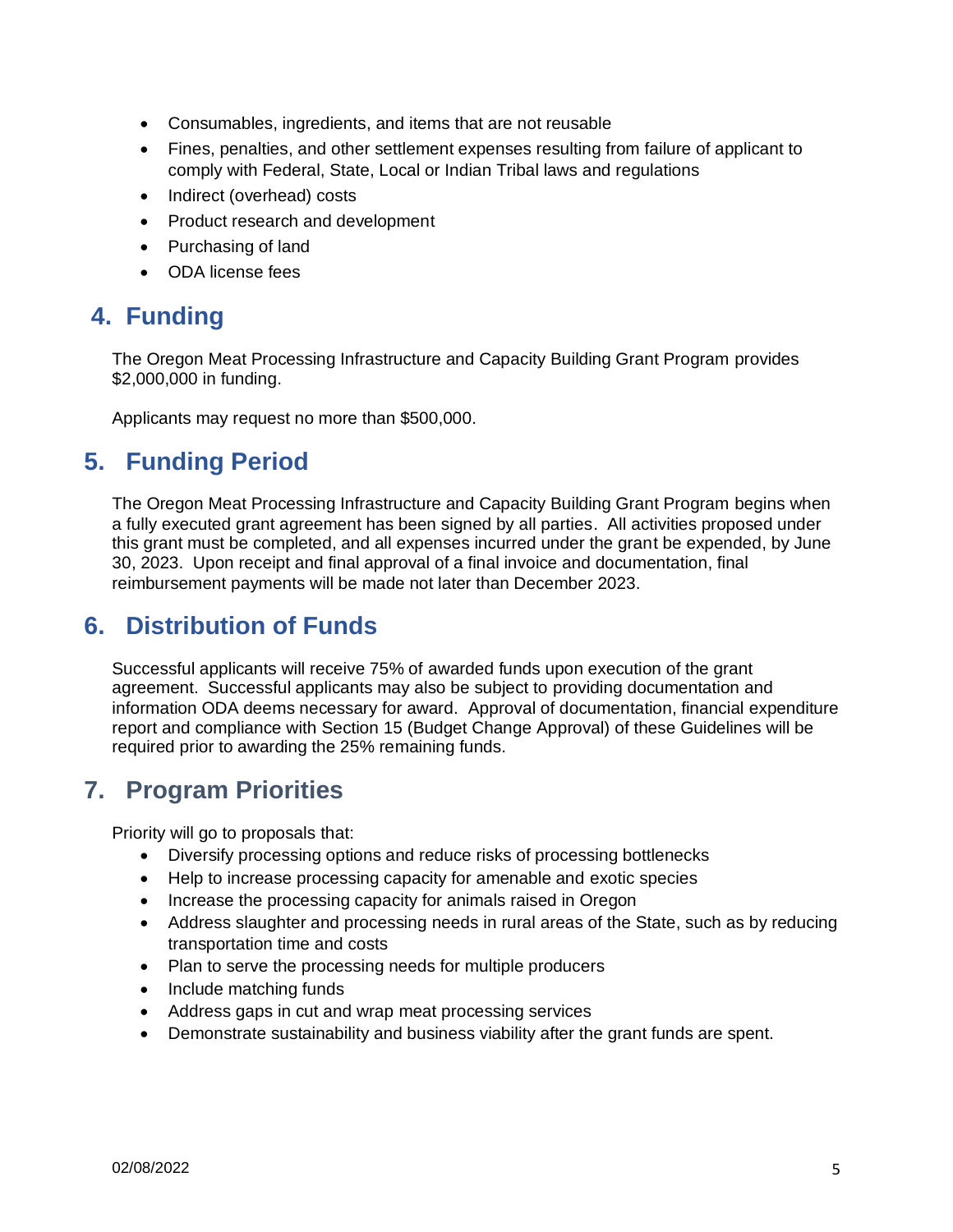# <span id="page-5-0"></span>**8. Application Requirements and Procedures**

Applicants may collaborate with others to prepare a proposal and may subcontract out for the delivery of services under the project. Applicant must specify in the application who will manage the project and who the point of contact for the project will be. An applicant must specify how partner organizations will work with each other and who is responsible for which parts of the project.

# <span id="page-5-1"></span>**9. Public Records**

Please note that, unless an exemption applies, all information and records submitted to ODA are subject to disclosure under the Public Records Law, ORS 192.311 to 192.478.

If you choose to include in your application any information that you consider to be a "trade secret," as that term is defined in ORS 192.345(2), you must clearly label the information "trade secret." If ODA receives a public records request for the information that you have indicated is a trade secret, ODA may request additional information from you to help determine whether, in fact, the information is conditionally exempt from disclosure under ORS 192.345(2). ODA does not guarantee that it will assert the trade secret exemption for any or all information that an applicant labels as a "trade secret."

### <span id="page-5-2"></span>**10. Application Instructions**

You must completely answer all questions and provide the required materials specified in the **Application Checklist**. The Appendices provide samples of: Application Form (Appendix A), and Review Sheet (Appendix B), which contains the criteria by which the Grant Review Team will evaluate the applications. Answers that do not meet requirements will be invalid and the application will be rejected.

# <span id="page-5-3"></span>**11. Application Checklist**

| <b>Material</b>         | <b>File Names</b>              | <b>Required File</b><br><b>Formats for FTP</b><br><b>Submission</b> |
|-------------------------|--------------------------------|---------------------------------------------------------------------|
| <b>Application Form</b> | "Meat Grant Company Name.docx" | Word document                                                       |

**The application has a page limit of 16 pages.**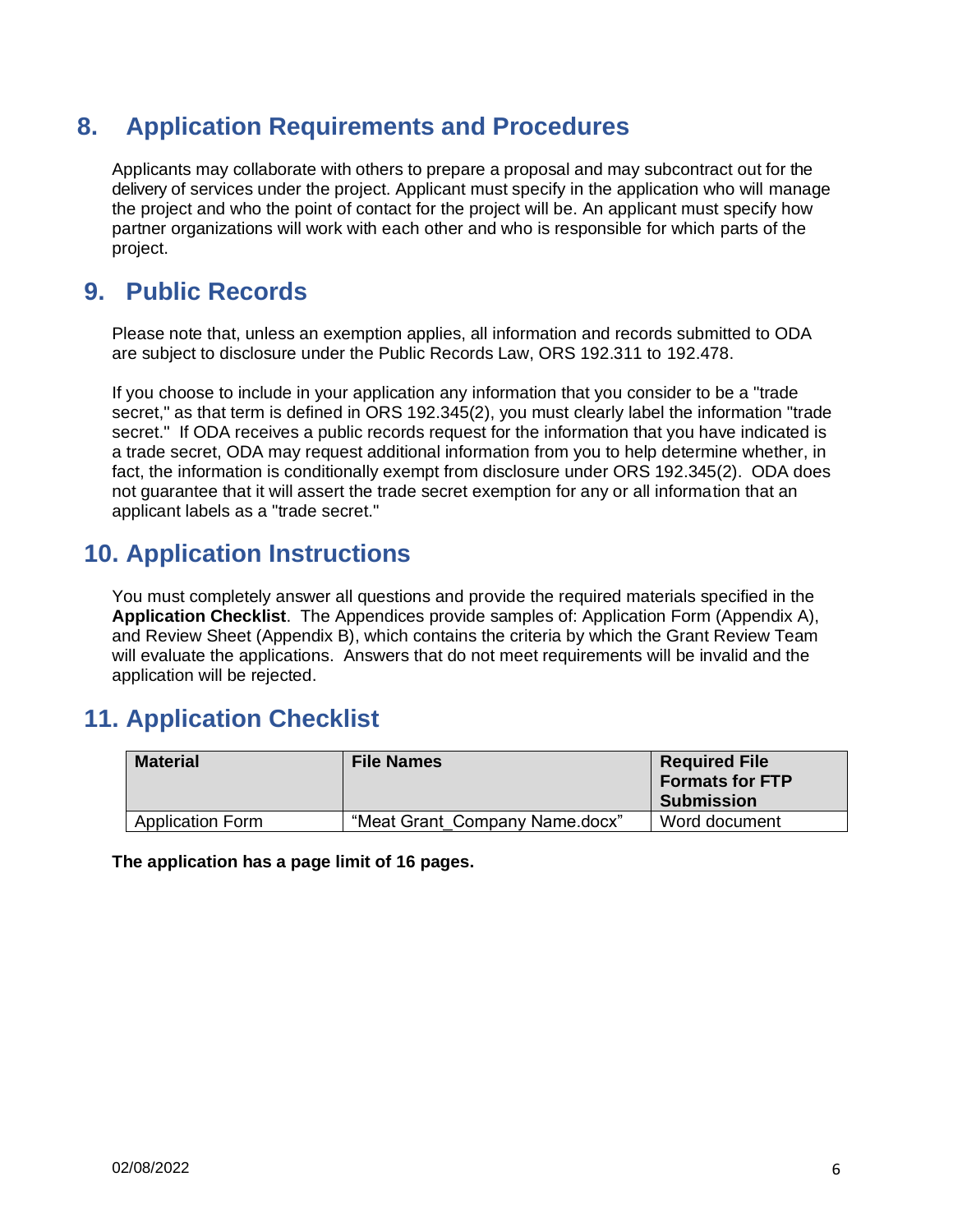#### **FTP Instructions**

Make sure all documents are in the formats required in the Application Checklist table before uploading to the ODA File Transfer Protocol (FTP).

**Step 1**: Enter <https://files.oda.state.or.us/?Login=macpa> in your browser window **Step 2**: Complete the input form, providing your full name, email address and phone number

> This is the upload form for the MAC Program Area. Please complete this form and submit your files.

| Name:                                                                                                                                                                                                                                                                                                                                                                              |  |
|------------------------------------------------------------------------------------------------------------------------------------------------------------------------------------------------------------------------------------------------------------------------------------------------------------------------------------------------------------------------------------|--|
| <b>Email Address:</b>                                                                                                                                                                                                                                                                                                                                                              |  |
| Phone Number: $\left  \frac{1}{4} \frac{1}{4} \frac{1}{4} \frac{1}{4} \frac{1}{4} \frac{1}{4} \frac{1}{4} \frac{1}{4} \frac{1}{4} \frac{1}{4} \frac{1}{4} \frac{1}{4} \frac{1}{4} \frac{1}{4} \frac{1}{4} \frac{1}{4} \frac{1}{4} \frac{1}{4} \frac{1}{4} \frac{1}{4} \frac{1}{4} \frac{1}{4} \frac{1}{4} \frac{1}{4} \frac{1}{4} \frac{1}{4} \frac{1}{4} \frac{1}{4} \frac{1}{4}$ |  |

**Step 3**: Upload completed grant application form and any other appropriate documents by dragging documents into the upload box, or select the documents from a file on your computer

| <b>File Upload</b>        |  |  |  |  |
|---------------------------|--|--|--|--|
| Choose Files By Selecting |  |  |  |  |
| or                        |  |  |  |  |

Drag files into this box for upload.

**Step 4**: Include in the comment box "Oregon Meat Processing Infrastructure and Capacity Building Grant Program" and list each uploaded file by name.

**Step 5**: Click on the "Begin Upload" button.

**Step 6**: "File has been successfully sent" message will appear on confirmation page after files are uploaded

Alternatively, you may mail completed application materials to:

Oregon Department of Agriculture Attn: Gary Neuschwander Agricultural Development & Marketing Program 635 Capitol St NE Salem, OR 97301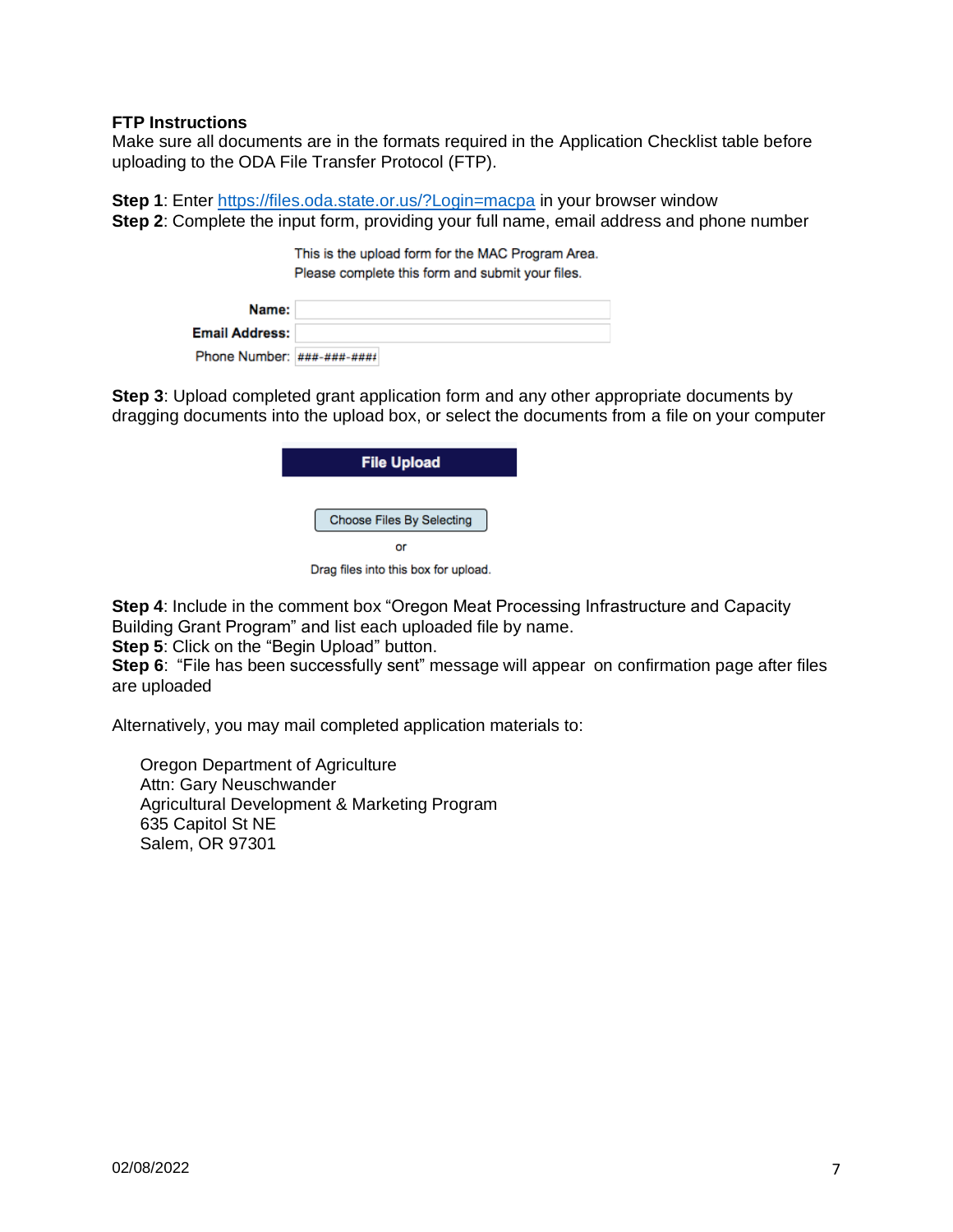# <span id="page-7-0"></span>**12. Submission Details**

NOTE: Carefully read the Oregon Meat Processing Infrastructure and Capacity Building Grant Program Guidelines (this document) before completing the application materials found at <https://oda.direct/meatprocessing>

#### **Applications must be received by ODA by 12:00 pm on March 23, 2022.**

ODA will not review or consider applications (or additions or revisions) received after the deadline. You may upload your application materials to the Oregon Department of Agriculture FTP or mail in your application. Required application materials are listed in the application checklist above. Proposals that are over the page limit or are not responsive to the grant requirements are subject to rejection.

### <span id="page-7-1"></span>**13. Review Criteria and Process**

#### <span id="page-7-2"></span>**Review Criteria**

The Grant Review Team will use a review sheet to evaluate applications and determine the merit of projects. The review sheet can be found in Appendix C. In formulating recommendations to the Director, Department staff may consider information such as geographic distribution, services to special populations, the applicant's history, if any, as a state grantee, and the applicant's capacity to perform the work.

#### <span id="page-7-3"></span>**Process**

The first level of review is an administrative review to determine whether minimum proposal requirements are met, and the application is complete. This is performed by the ODA internal team.

The second level is a technical review to evaluate the merits of the proposals. The Oregon Meat Processing Infrastructure and Capacity Building Grant Review Team will perform the technical review. The Team shall be appointed by the ODA Director, who shall endeavor to include department staff, industry representatives and associations and non-profits with knowledge of meat processing, representatives with business development, business expansion and finance knowledge and representatives of other state agencies or universities.

Applicants may be invited to make presentations to provide information to the Grant Review Team at review meetings. The Team will evaluate the applications against the review criteria.

After the Grant Review Team has completed the technical review, Department staff shall compile Grant Review Team recommendations for the Director, which shall also include information such as geographic distribution, services to special populations, the applicant's history, if any, as a state grantee, and the applicant's capacity to perform the work. Recommendations shall be forwarded to the Director for final review and selection. The ODA Director retains ultimate authority to determine which projects are funded, and in what amounts.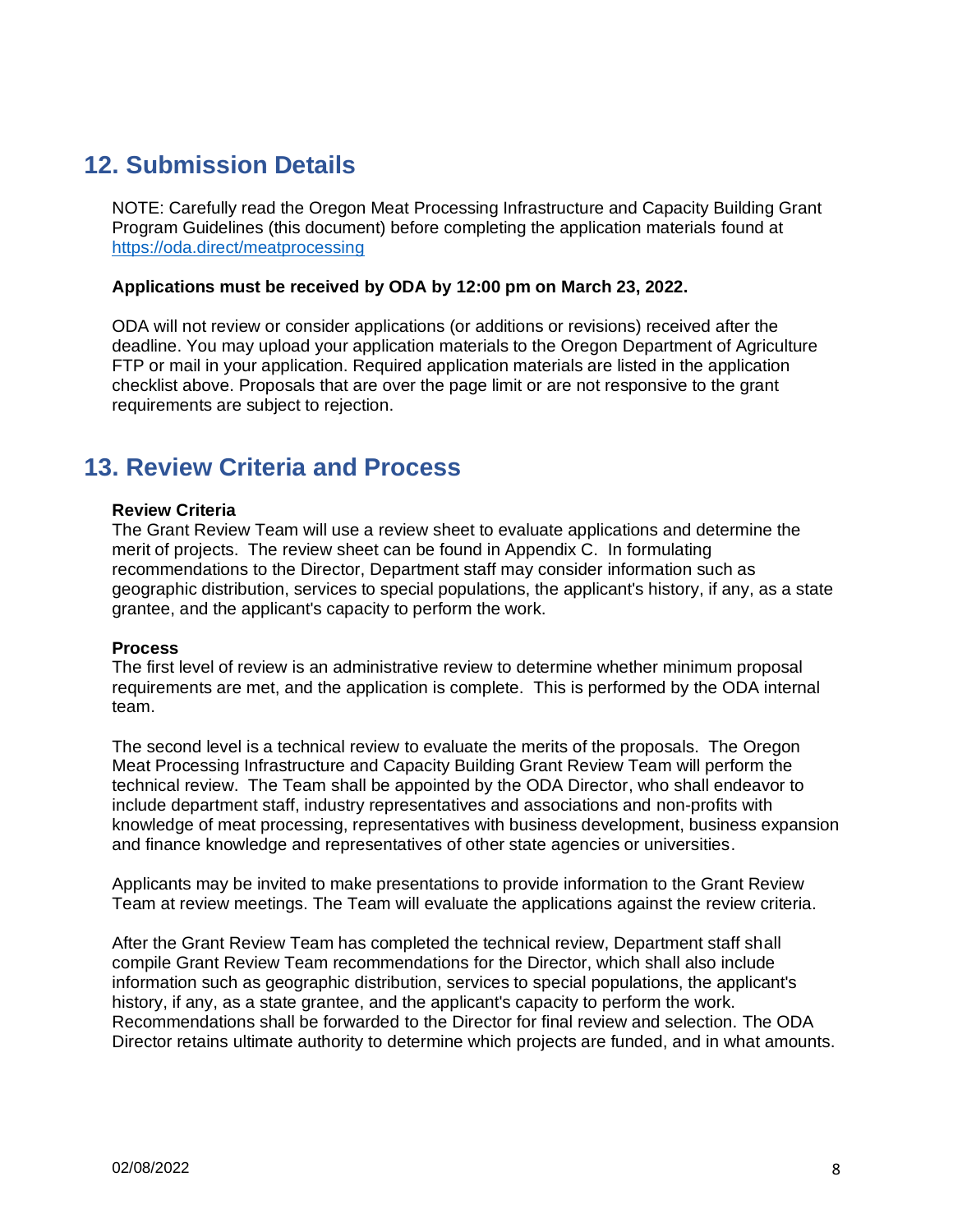# <span id="page-8-0"></span>**14. Policies and Requirements**

Unless an applicant receives an award notice, any contact from ODA does not constitute a notice of a grant award. Pre-award or pre-agreement costs incurred prior to the fully executed grant agreement are unallowable costs. Only the recognized ODA authorized signature on a grant agreement can bind the ODA to the expenditure of funds.

ODA reserves the right to:

- Reject any or all proposals received;
- Waive or modify minor irregularities in proposals received after prior notification andagreement of applicant;
- Provide partial funding for specific proposal components that may be less than the fullamount requested in the grant application;
- Require a good faith effort from the grantee to work with ODA subsequent to project completion to develop reporting data or implement the project results, where applicable;
- Withhold any payments that do not meet grant conditions; and
- Require return or refund of grant monies used for expenditures that are not allowed or unauthorized.

### <span id="page-8-1"></span>**15. Post Award Management and Requirements**

**Grantees** must be sure to:

- Comply with the grant criteria in the Oregon Meat Processing Infrastructure and Capacity Building Grant Guidelines;
- Comply with the terms of the Grant Agreement;
- Make adequate progress toward achieving the grant project;
- Expend grant funds in a way that meets provisions of pertinent statutes, regulations, ODA administrative requirements, and relevant cost principles;
- Comply with records retention and access requirements (6 years retention of all recordsand documents pertaining to award post final check received on agreement); and
- Use State funds responsibly and spend the entire grant award on approved expenditures during the biennium for which the grant was awarded

Grantees that are not making adequate progress towards the items above may be removed from the grant program and be required to return unspent funds and if unable to complete awarded projects must reimburse ODA for costs associated with any and all expenditures made with the advancement of State funds.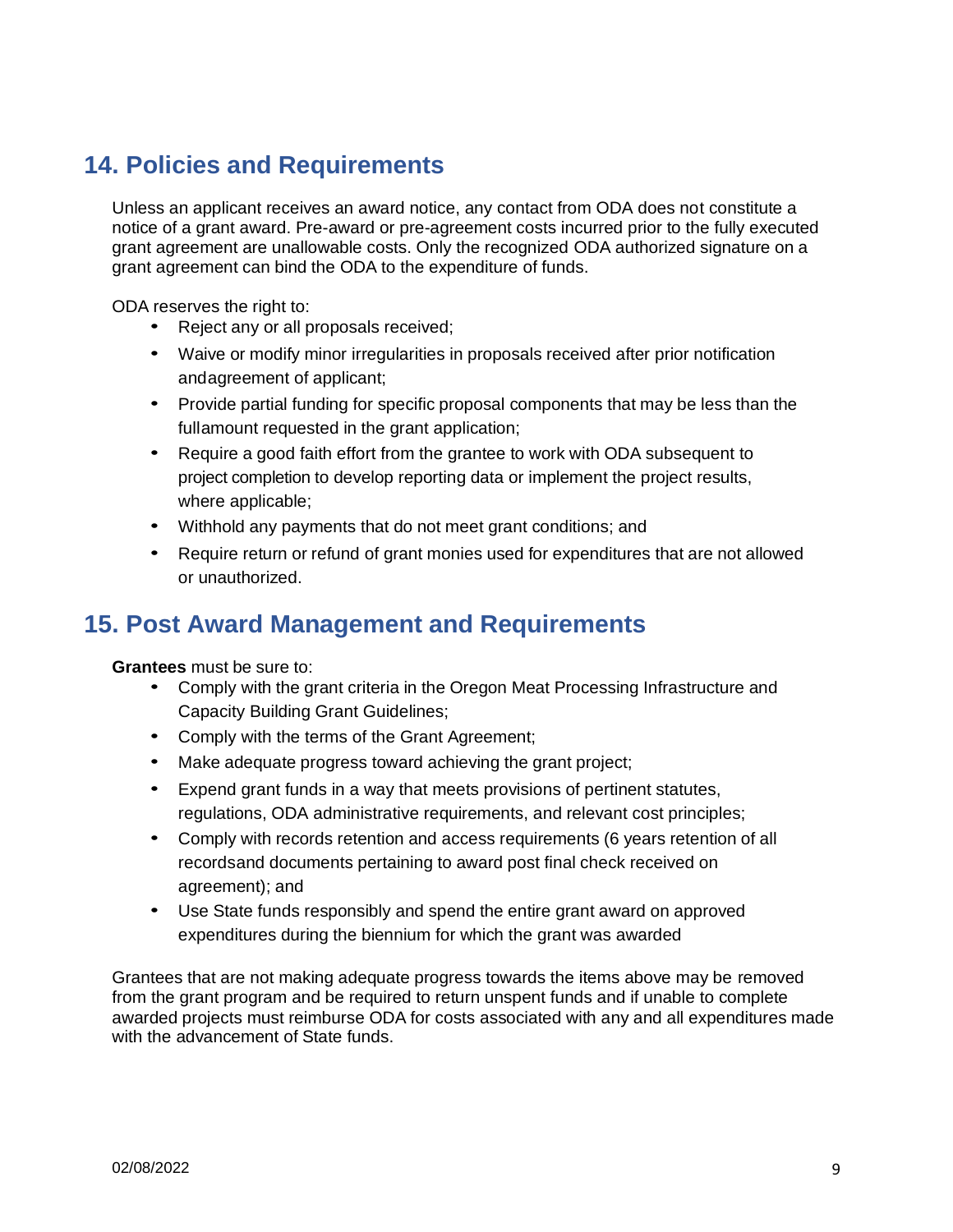### **Change of Project Contact**

When it is necessary to change the project contact for a period of more than three (3) months, grantee must submit a written request (email is acceptable) to grant contact at ODA. Request should contain the new individual's name and contact information.

### **Change in Project Scope**

When it is necessary to modify the scope of the project, grantee must submit a written justification for the change along with the revised scope of the award to ODA. ODA must review and approve all changes to a previously approved project before the scope change will be considered accepted. ODA reserves theright to deny changes based on the original intent of project.

#### **Extension of Grant Agreement**

Projects must be completed prior to June 30, 2023. Extensions will not be allowed under this grant.

#### **Budget Changes**

For any budget change, a request for the change must be submitted to ODA in writing for prior approval. The request for abudget change shall include a description of the change and a justification for the change. ODA will review the change to determine if the change can be approved. Some approved changes may require a formal amendment to your grant agreement. Budget change requests will not be accepted after May 1, 2023.

*NOTE*: a formal amendment to the Budget will be completed only if funds will be transferred between Budget Categories or new activities are being proposed through a scope change. If requested changes affect existing activities only, prior approval in writing is sufficient for the change.

#### **Monitoring Site Visits and Financial Reconciliations**

The grant agreement allows ODA to monitor the progress of the project. The ODA may perform a monitoring visit for all grantees before a final payment is approved.

ODA may audit or otherwise review the documents and information evidencing a grantee's use of grant funds. For this purpose, the grantee must provide expense receipts, employee timesheets, invoices, and any other supporting documents requested by ODA.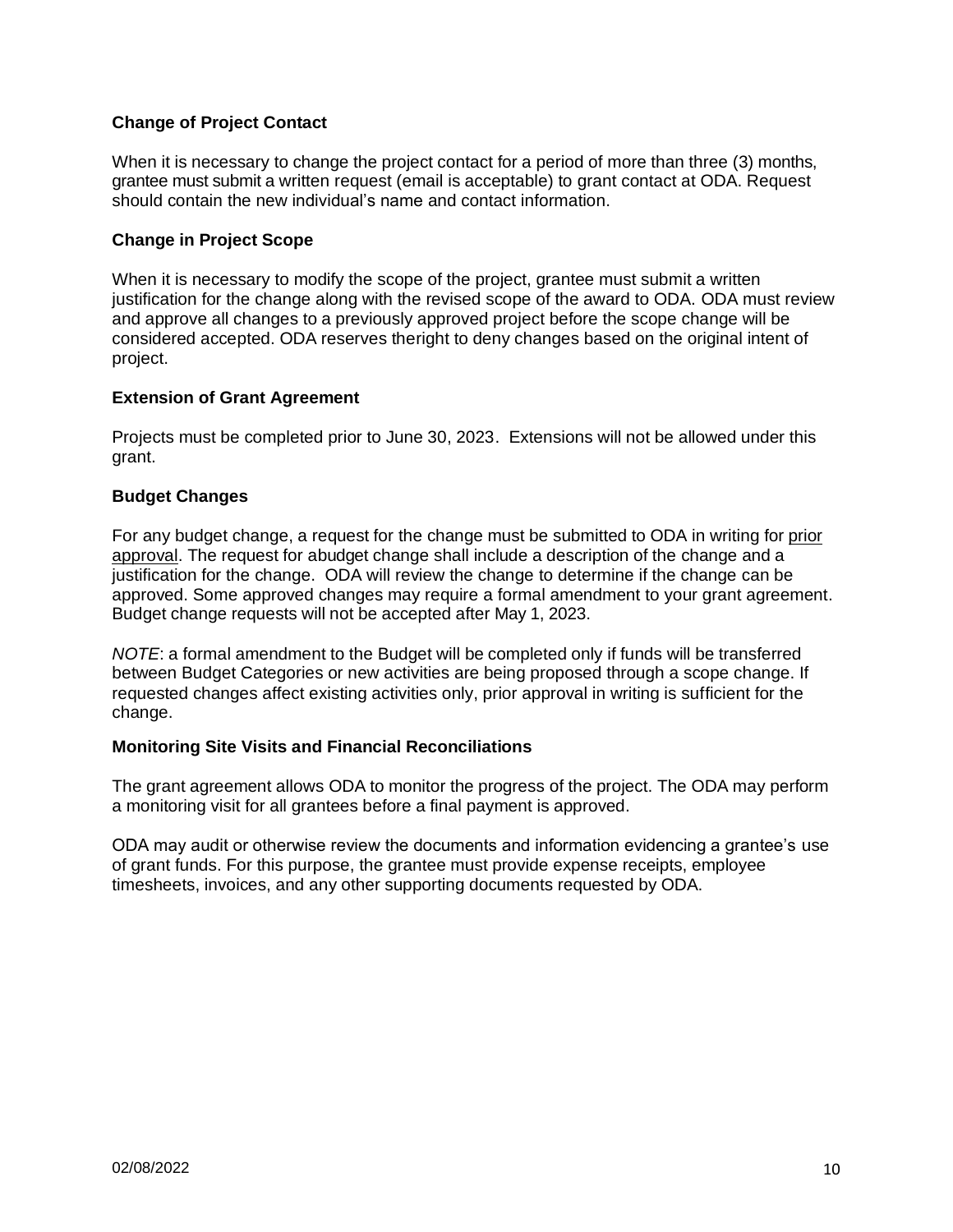# <span id="page-10-0"></span>**16. Contact Information**

### **Contact Information and Assistance**

For questions about eligible applicants, eligible projects, allowable costs, or how to provide a contact for an application:

Gary Neuschwander, Trade Manager Agricultural Development and Marketing Program Oregon Department of Agriculture 635 Capitol St NE Salem, OR 97301 Phone: 503-551-1706 Email: [gary.neuschwander@oda.oregon.gov](mailto:gary.neuschwander@oda.oregon.gov)

# <span id="page-10-1"></span>**17. Appendices**

<span id="page-10-3"></span><span id="page-10-2"></span>**Appendix A: Application Form (Sample) Appendix B: Review Sheet (Sample)**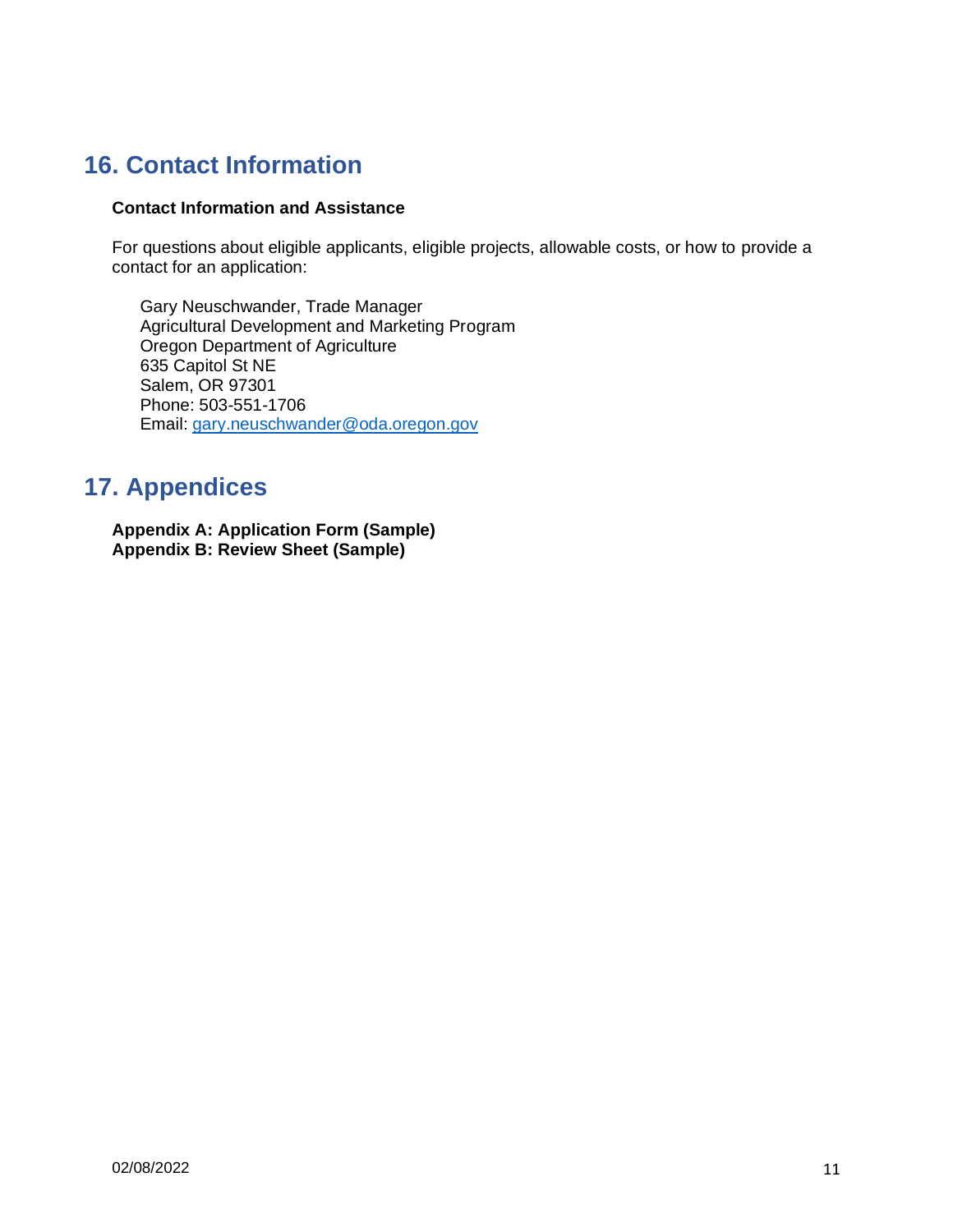Appendix A



# Oregon Meat Processing Infrastructure and Capacity Building Grant Program

Oregon has allocated two million dollars to improve the infrastructure and operating capacity of meat processing in Oregon.

Applicants may request up to \$500,000 for equipment, physical improvements, technical assistance, processing hardware/software, on-site waste handling, education/training, and other eligible expenses. Please refer to the Oregon Meat Processing Infrastructure and Capacity Building Grant Program Guidelines document for eligibility, allowable use of funds, and other grant details.

What you need to know:

- 1. **Grant application requirements**
	- A. Completed grant application must not exceed 16 pages.
	- B. Electronic submissions must be in a **Microsoft Word and will not be accepted in any other format**.

### **2. Submission**

Upload your application using the FTP site at<https://files.oda.state.or.us/?Login=macpa> See instructions in Oregon Meat Processing Infrastructure and Capacity Building Grant Program Guidelines or mail your application to the address below.

- 3. Deadline for submission: **Wednesday, March 23, 2022 12 pm (noon)**
	- ODA will not consider applications received after the application deadline
- **4.** To expedite the process, submit your application prior to the deadline. Waiting until the deadline to submit may cause unusually long wait times.

Contact: Gary Neuschwander, Trade Manager Agricultural Development and Marketing Program Oregon Department of Agriculture 635 Capitol St NE, Salem, OR 97301 503.551.1706 [gary.neuschwander@oda.oregon.gov](mailto:gary.neuschwander@oda.oregon.gov)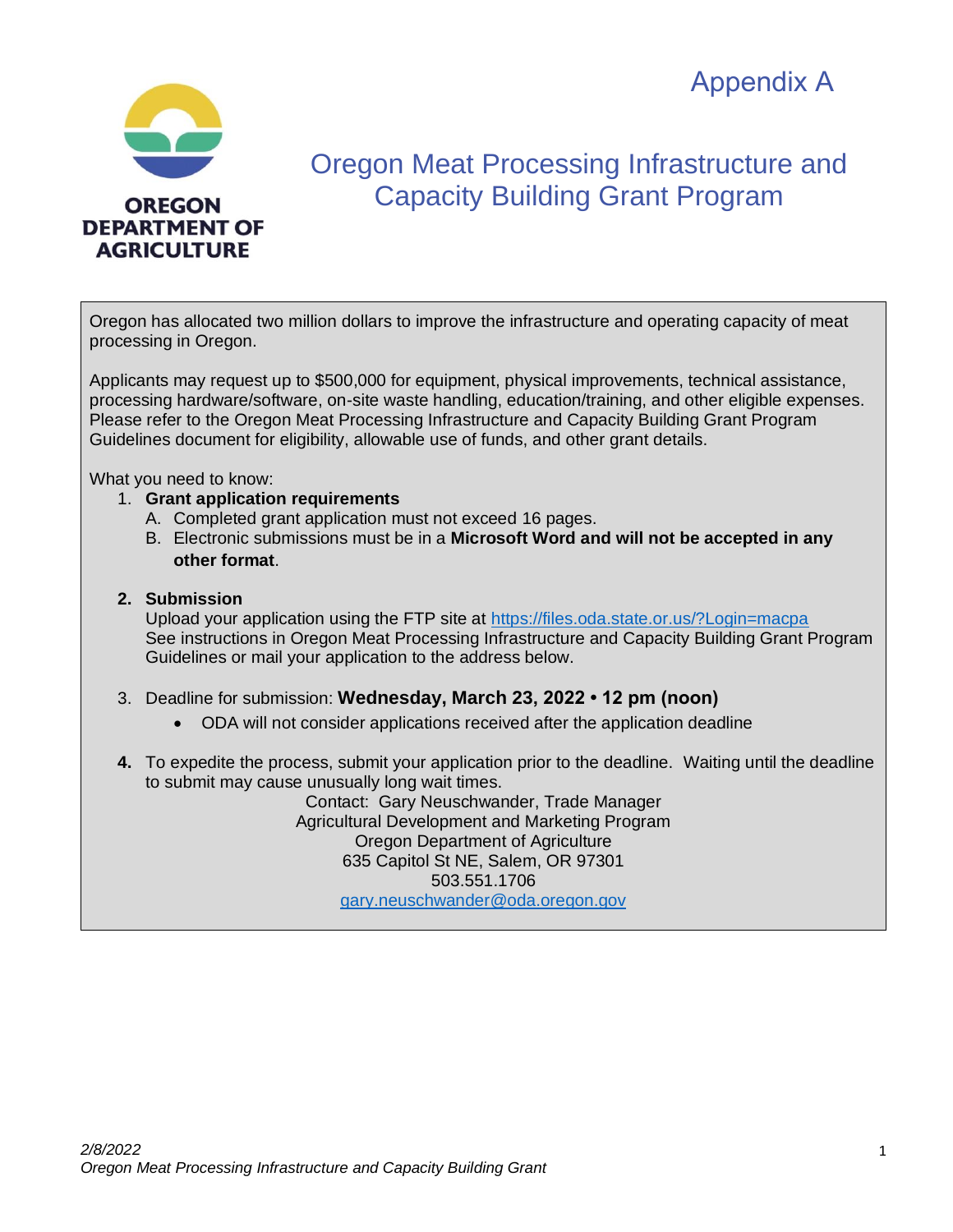# Oregon Meat Processing Infrastructure and Capacity Building Grant Program Application Form

| <b>1. APPLICANT BUSINESS INFORMATION</b>         |        |                |                                 |  |  |  |  |
|--------------------------------------------------|--------|----------------|---------------------------------|--|--|--|--|
| <b>Business Name:</b>                            |        |                |                                 |  |  |  |  |
| Physical Address:                                |        |                |                                 |  |  |  |  |
| City:                                            | State: | Zip:           | County:                         |  |  |  |  |
| Mailing Address: (if different than above)       |        |                |                                 |  |  |  |  |
| City:                                            | State: | Zip:           | County:                         |  |  |  |  |
| <b>Contact Name:</b>                             |        | Title:         |                                 |  |  |  |  |
| Email:<br>Phone:                                 |        |                |                                 |  |  |  |  |
| Tax Identification Number (TIN):                 |        |                |                                 |  |  |  |  |
| Cash-Match:<br><b>Grant Request:</b><br>\$<br>\$ |        | In-Kind Match: | <b>Total Project Cost:</b><br>S |  |  |  |  |

### **2. FACILITY MEAT PROCESSING INFORMATION (CHECK ALL THAT APPLY)**

| <b>Current Status</b>            | <b>Planned with Grant Funds</b>                     |  |  |
|----------------------------------|-----------------------------------------------------|--|--|
| <b>Custom Exempt Slaughter</b>   | $\Box$ Upgrade a slaughter facility to come under a |  |  |
|                                  | Program of State Meat Inspection                    |  |  |
| Retail Sales/USDA HRI Exempt     | Upgrade a processing facility to come under a       |  |  |
|                                  | Program of State Meat Inspection                    |  |  |
| <b>USDA Inspected Slaughter</b>  | Upgrade a Value-add Processing to come under        |  |  |
|                                  | a Program of State Meat Inspection                  |  |  |
| $\Box$ USDA Inspected Processing | Build a new facility under Program of State Meat    |  |  |
|                                  | Inspection                                          |  |  |
| <b>USDA Value-add Processing</b> | Expand existing USDA slaughter capacity             |  |  |
| <b>Retail Exempt</b>             | Expand existing USDA processing capacity            |  |  |
| Other                            | Other                                               |  |  |
| Weekly average number of         | Estimate weekly average number                      |  |  |
| animals slaughtered              | of animals slaughtered                              |  |  |
| Weekly average volume of meat    | Estimate average weekly volume                      |  |  |
| processed in pounds              | of meat processed in pounds                         |  |  |
| Estimated number of Oregon       | Estimated number of Oregon                          |  |  |
| ranchers or farmers served       | ranchers or farmers served                          |  |  |

| Species accepted (please list):                                                                                 | Species accepted (please list): |  |  |  |
|-----------------------------------------------------------------------------------------------------------------|---------------------------------|--|--|--|
| $\Box$ I am planning to expand processing capacity and plan to operate under a program of state Inspection      |                                 |  |  |  |
| $\Box$ I am planning to build a new establishment and plan to operate under a program of state inspection.      |                                 |  |  |  |
| $\Box$ I have an official federal establishment in Oregon under continuous inspection by the U.S. Department of |                                 |  |  |  |
| Agriculture's Food Safety and Inspection Service pursuant to the Federal Meat Inspection Act and plan to        |                                 |  |  |  |
| increase the capacity to process meat from animals raised in Oregon.                                            |                                 |  |  |  |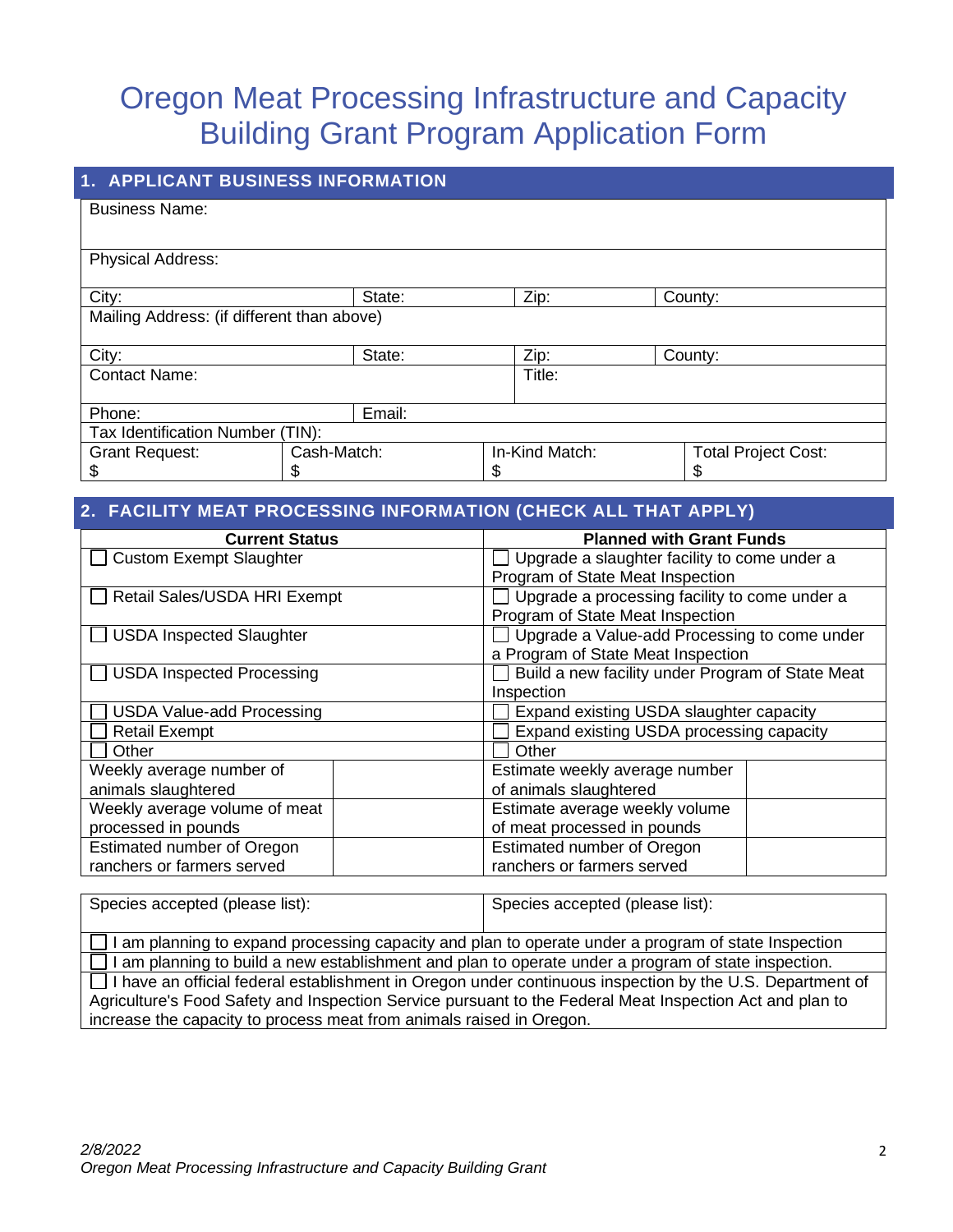### **3. PROJECT SUMMARY (250 WORD LIMIT)**

Include a project summary of 250 words or less suitable for dissemination to the public. A project summary provides a very brief (one sentence, if possible) description of your project. A project summary should include:

- A. The name of the applicant organization,
- B. A concise outline of the project's outcome(s), and
- C. A description of the general tasks to be completed during the project period to fulfill this goal.

| <b>4. DURATION OF PROJECT</b> |                         |  |
|-------------------------------|-------------------------|--|
| <b>Proposed Project</b>       | <b>Proposed Project</b> |  |
| <b>Start Date:</b>            | End Date:               |  |

### **5. PROJECT NARRATIVE**

Project narrative should include:

- A. Statement of need (provide the specific issue, problem or need that the project will address).
- B. Current business (describe what you are currently doing, including infrastructure and equipment that contributes to meat processing).
- C. What will the grant pay for and how will it change your business (including how the grant will improve your business)?

Be sure you provide information relevant to the review criteria in the score sheet.

### **6. GRANT PROJECT OUTCOMES**

Please explain how, in Section 2, you calculated your current production and your estimated future production if you receive this grant.

### **7. PROJECT LONG TERM VIABILITY**

Please describe the steps you have taken to ensure the viability of the business or service after the completion of the grant funded project. Include information relating to history/experience in meat processing, your business plan, work with experts or consultants, and how you are addressing labor needs.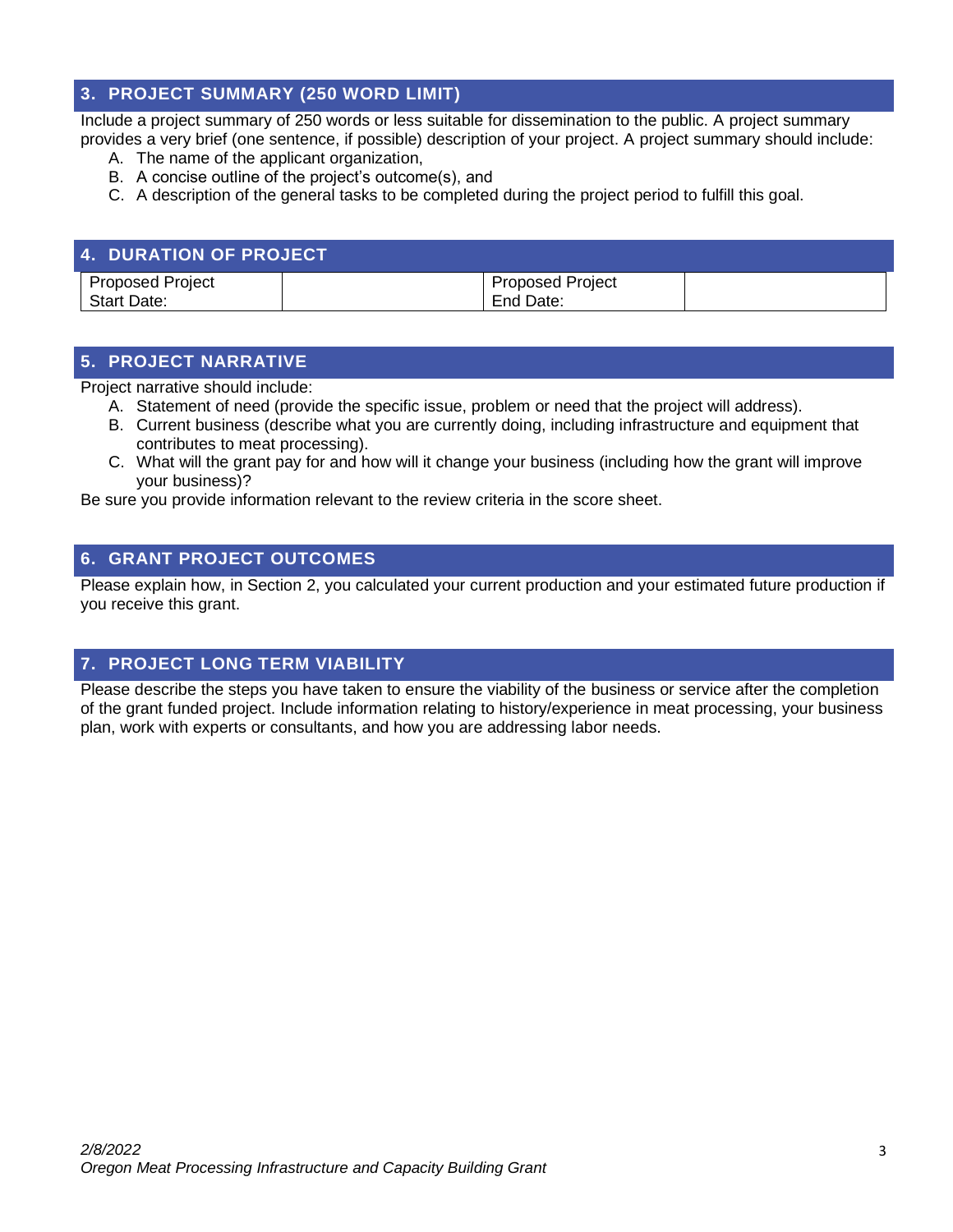### **8. BUDGET SUMMARY & BUDGET DETAIL**

### **BUDGET SUMMARY**

All expenses described in this Budget Summary must be associated with expenses that will be covered by the Oregon Meat Processing Infrastructure and Capacity Building Grant. Please refer to Oregon Meat Processing Infrastructure and Capacity Building Grant Guidelines document for a list of eligible and ineligible expenses. If any matching funds will be used, please list the expenses in the matching funds section.

| <b>Expense Category</b>        |                                                   | <b>Funds Requested</b> |
|--------------------------------|---------------------------------------------------|------------------------|
| <b>Technical Assistance</b>    |                                                   |                        |
| <b>Capital Improvements</b>    |                                                   |                        |
| <b>Machinery and Equipment</b> |                                                   |                        |
| <b>Supplies</b>                |                                                   |                        |
| <b>Other</b>                   |                                                   |                        |
|                                | <b>Total funds requested</b><br>(up to \$500,000) | \$                     |

### **BUDGET DETAIL**

#### *Technical assistance*

This may include expenses such as consultants and training.

| <b>Item Description</b> | <b>Acquire</b><br><b>When?</b> | <b>Funds</b><br><b>Requested</b> |
|-------------------------|--------------------------------|----------------------------------|
|                         |                                |                                  |
|                         |                                |                                  |
|                         |                                |                                  |

#### *Technical assistance justification*

Describe the purpose of each item listed in the table above and how it is necessary for the completion of the project's objective(s) and outcome(s).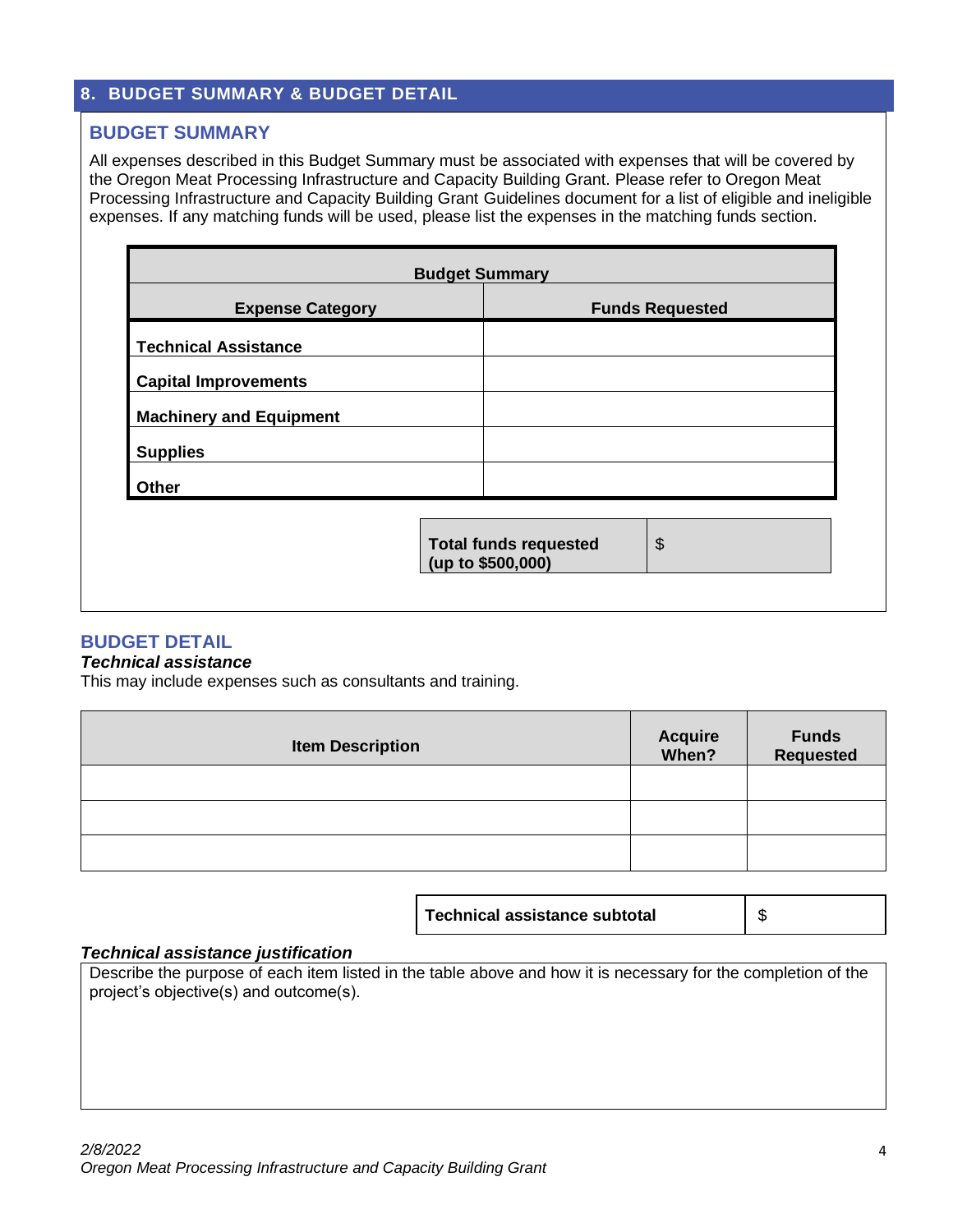#### *Capital improvements*

May include items such as facility improvements, cooling systems, waste handling systems.

| <b>Item Description</b> | <b>Acquire</b><br><b>When?</b> | <b>Funds</b><br><b>Requested</b> |
|-------------------------|--------------------------------|----------------------------------|
|                         |                                |                                  |
|                         |                                |                                  |
|                         |                                |                                  |

**Capital improvements subtotal** \$

#### *Capital improvements justification*

Describe the purpose of each item listed in the table above and how it is necessary for the completion of the project's objective(s) and outcome(s).

#### *Machinery and equipment*

Describe any machinery and/or equipment purchased or leased for the project. Machinery and equipment is tangible, nonexpendable property having a useful life of more than one year and an acquisition cost that typically exceeds \$5,000 per unit.

| <b>Item</b><br><b>Description</b> | Lease or<br><b>Purchase</b> | <b>Acquire</b><br>When? | <b>Funds Requested</b> |
|-----------------------------------|-----------------------------|-------------------------|------------------------|
|                                   |                             |                         |                        |
|                                   |                             |                         |                        |
|                                   |                             |                         |                        |
|                                   |                             |                         |                        |

| <b>Machinery and</b><br>equipment subtotal |  |
|--------------------------------------------|--|
|--------------------------------------------|--|

#### *Machinery and equipment justification*

*For each machinery or equipment item listed in the above table describe how this machinery or equipment will be used to achieve the objectives and outcomes of the project.* 

**Machinery/Equipment 1:**

**Machinery/Equipment 2:**

**Machinery/Equipment 3:**

**Add other Machinery/Equipment as necessary**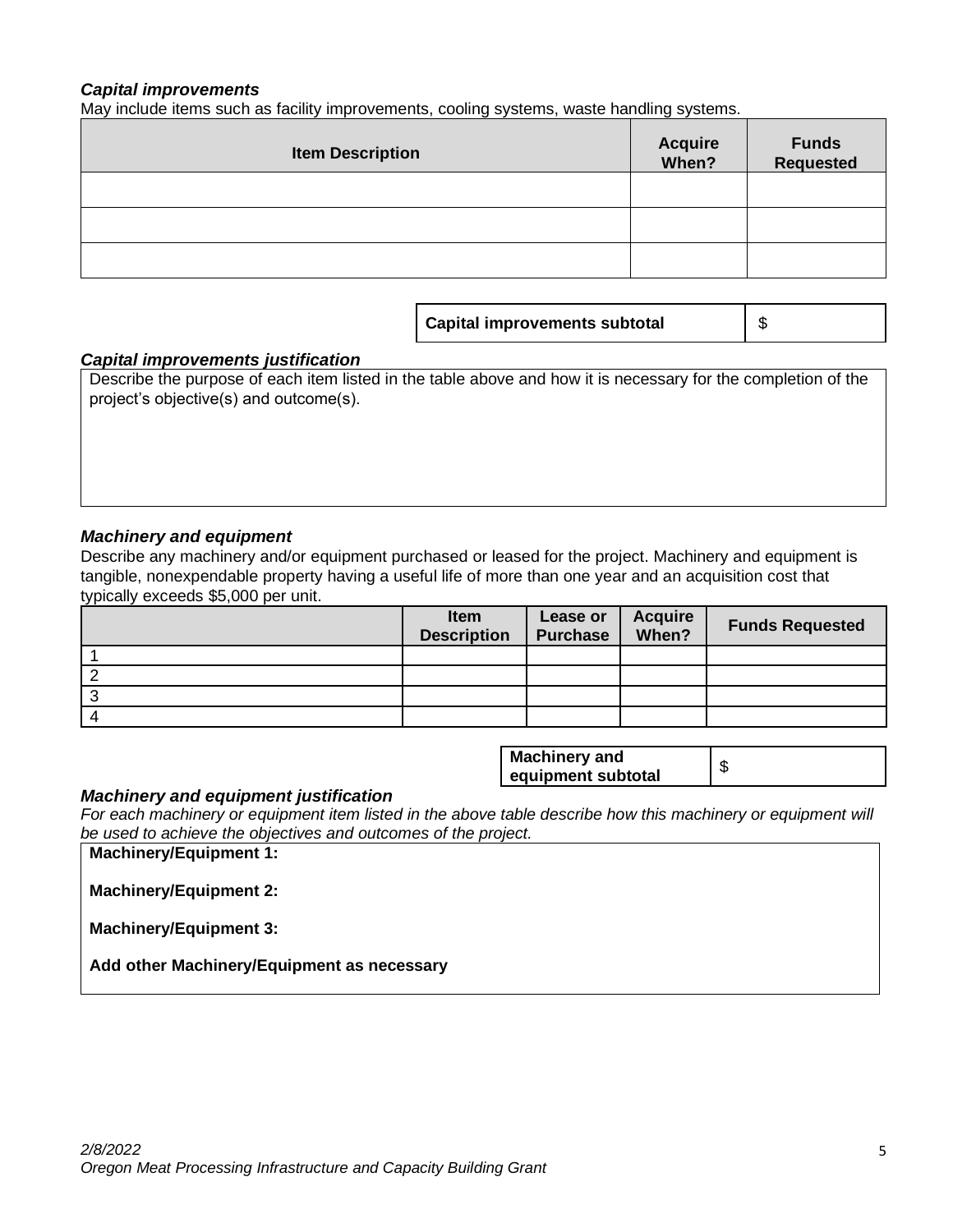#### *Supplies*

*List the materials, supplies, and fabricated parts costing less than \$5,000 per unit and describe how they will support the purpose of the project.*

| <b>Item Description</b> | <b>Per-Unit</b><br>Cost | # of Units/Pieces<br><b>Purchased</b> | <b>Acquire</b><br>When? | <b>Funds Requested</b> |
|-------------------------|-------------------------|---------------------------------------|-------------------------|------------------------|
|                         |                         |                                       |                         |                        |
|                         |                         |                                       |                         |                        |
|                         |                         |                                       |                         |                        |
|                         |                         |                                       |                         |                        |

### **Supplies subtotal \$**

**Other subtotal \$**

#### *Supplies justification*

*Describe the purpose of each supply listed in the table above and how it is necessary for the completion of the project's objective(s) and outcome(s).*

#### *Other*

*Include any eligible expenses not covered in any of the previous budget categories.* 

| <b>Item Description</b> | <b>Per-Unit</b><br>Cost | <b>Number</b><br>of Units | <b>Acquire</b><br>When? | <b>Funds Requested</b> |
|-------------------------|-------------------------|---------------------------|-------------------------|------------------------|
|                         |                         |                           |                         |                        |
|                         |                         |                           |                         |                        |
|                         |                         |                           |                         |                        |
|                         |                         |                           |                         |                        |

#### *Other justification*

*Describe the purpose of each item listed in the table above and how it is necessary for the completion of the project's objective(s) and outcome(s).*

#### **What additional amount would you request if there were no funding or time constraints?**

 $\mathbb{S}$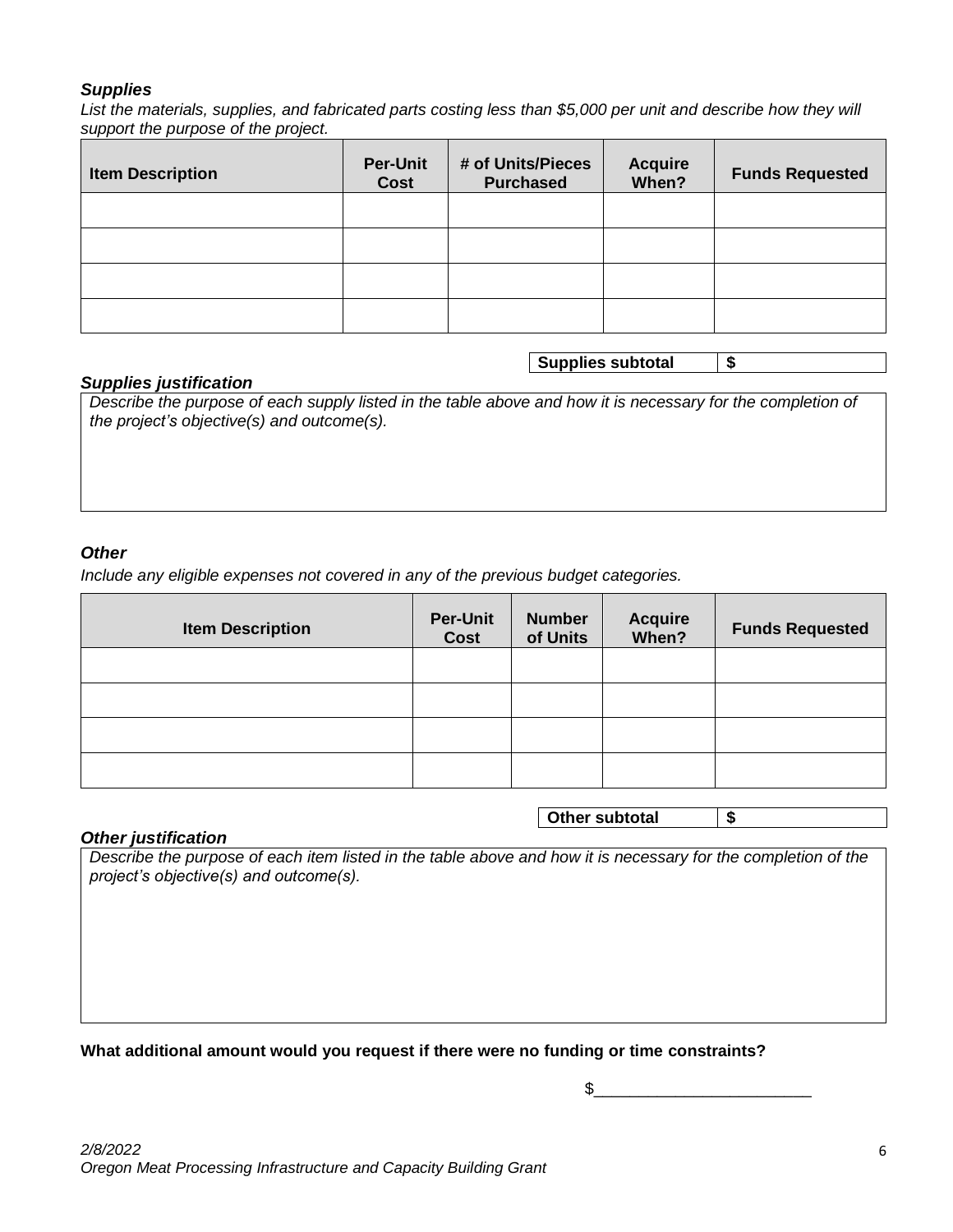### **9. PROJECT WORK PLAN**

*The work plan should include all items in Section 8 (budget detail).* 

| <b>Project Activity:</b>                                                                                             | Who is Responsible?   | When                                                                                                                                          |
|----------------------------------------------------------------------------------------------------------------------|-----------------------|-----------------------------------------------------------------------------------------------------------------------------------------------|
| Describe the project activities that<br>are necessary to accomplish the<br>proposed project and desired<br>outcomes. | Who will do the work? | When will the activity be<br>accomplished? Include a timeline<br>that indicates when each activity<br>will occur (at least month and<br>year) |
|                                                                                                                      |                       |                                                                                                                                               |
|                                                                                                                      |                       |                                                                                                                                               |
|                                                                                                                      |                       |                                                                                                                                               |
|                                                                                                                      |                       |                                                                                                                                               |
|                                                                                                                      |                       |                                                                                                                                               |
|                                                                                                                      |                       |                                                                                                                                               |
|                                                                                                                      |                       |                                                                                                                                               |

### **10.MATCHING FUNDS SUMMARY**

| <b>Cash Match</b> | <b>In-Kind Match</b> |
|-------------------|----------------------|
|                   |                      |
|                   |                      |
|                   |                      |
|                   |                      |
|                   |                      |
|                   |                      |

### **11.SIGNATURE OF APPLICANT**

By submitting this application and signing below, I certify the following:

- a. The information submitted in this application is true, correct, and complete to the best of my knowledge and I am an authorized representative of the applicant business.
- b. I understand that signing this document does not constitute an approved grant by the Oregon Department of Agriculture (ODA). Submission of this application does not obligate the ODA in any way to provide a grant.
- c. I understand that grant award amounts may be modified (increased or decreased) at the discretion of the ODA Director based on eligibility of the applicant, eligibility of expenses, demonstrated need, contribution to the purpose of the grant program, applications received and/or funding availability.
- d. I understand that expenses that have been or will be reimbursed by insurance or other federal, state, or local dollars are not eligible expense for the Oregon Meat Processing Infrastructure and Capacity Building Grant.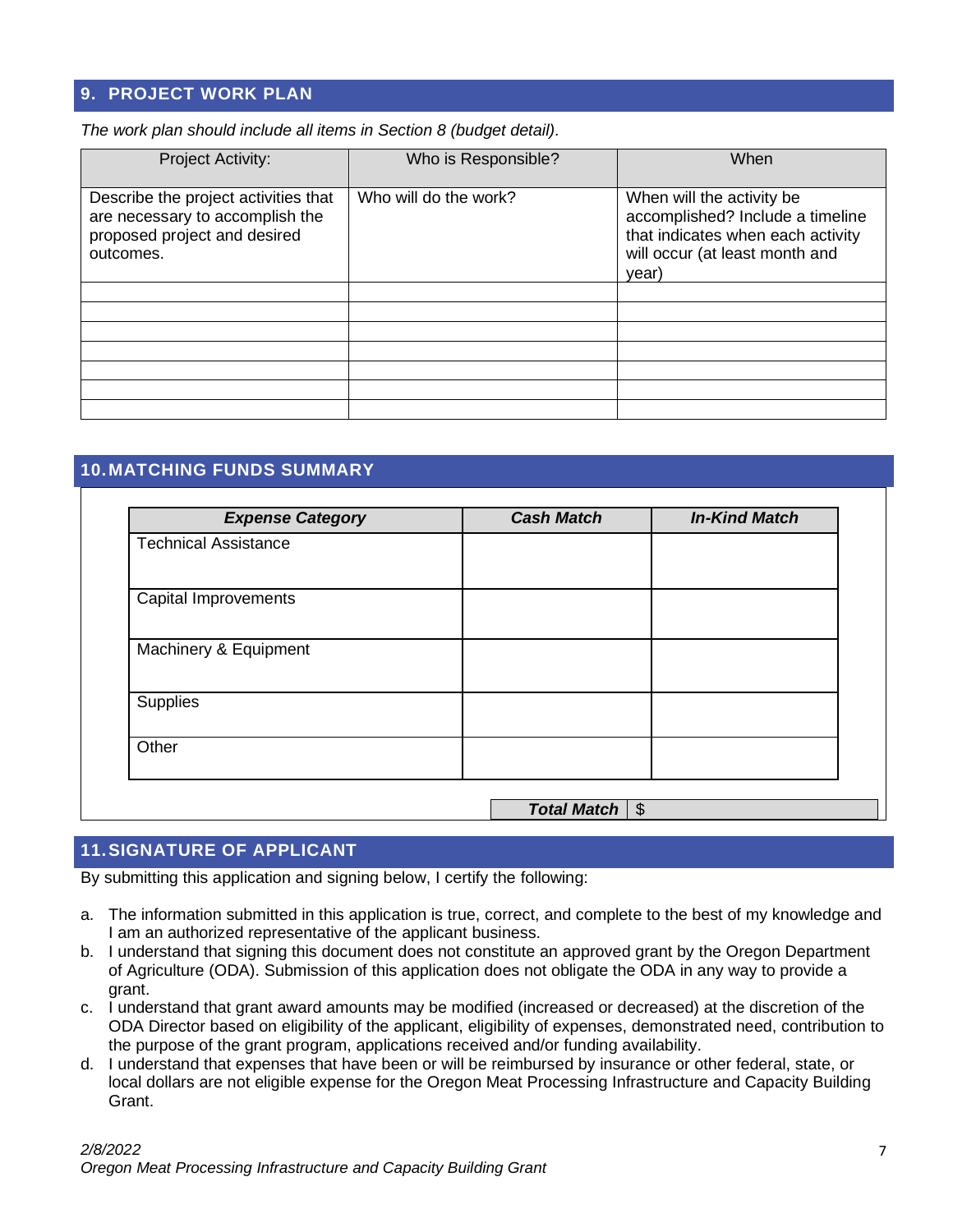- e. I am not and none of the applicant business's owners are presently suspended, debarred, proposed for debarment, declared ineligible, voluntarily excluded from participation in this transaction by any federal or state department or agency, or presently involved in any bankruptcy.
- f. I understand that ODA will rely on the accuracy of the information in this application. Any misrepresentation or inaccurate information may result in a determination of ineligibility and/or forfeiture of grant funds. I further understand I may be required to respond to requests for additional information or submit documentation proving the accuracy of my answers.

| Authorized Representative:<br>(printed name) |       |
|----------------------------------------------|-------|
| Title:                                       |       |
| Signature:                                   | Date: |